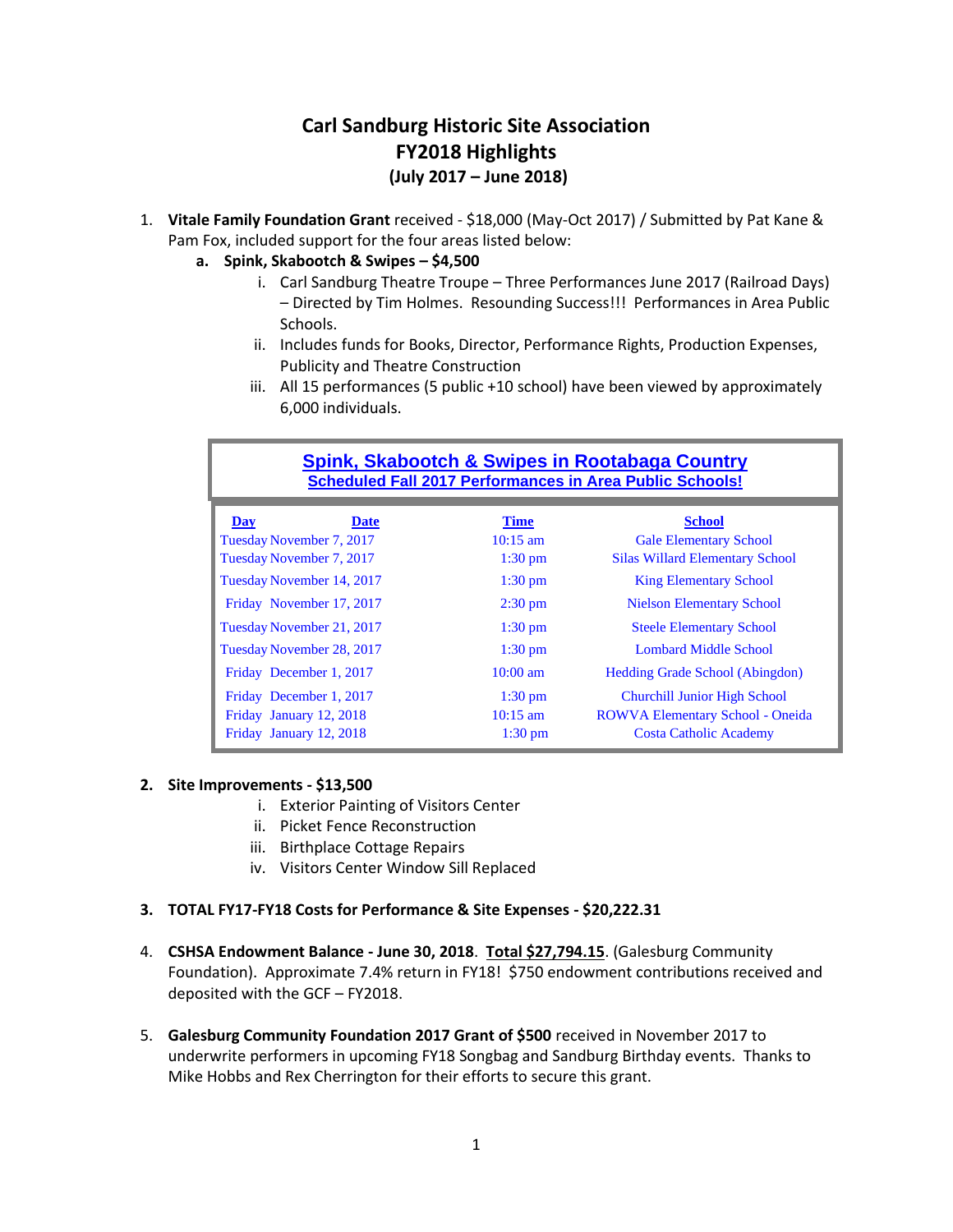- 6. **January 6, 2018 - Carl Sandburg's 140th Birthday Celebration Concert with David Nagler** of New York City performing his original compositions based on Sandburg's *Chicago Poems*
- 7. **Sandburg Days Festival 2018** CSHSA Board Members participated in the event planning and the programs. CSHSA Board contributed \$1,000 to support the Honey & Salt concert by Matt Wilson's band from New York City. Matt Wilson grew up in Knoxville, IL.
- 8. **Eight Songbag Concerts Fall 2017 & Spring 2018** Successful move to new day & time : Second Sundays 4-6pm. Most concerts very well-attended. Coordinated by Tom Foley.
	- **a. Fall 2017**
		- i. August 13, 2017 Joe McLerran
		- ii. September 10, 2017 Turas
		- iii. October 8, 2017 No Reason
		- iv. November 12, 2017 Keith Reins and Tara McGovern
			-
- **b. Spring 2018**
	- i. February 11, 2018 Sally Weisenburg and Don Berbaum
	- ii. March 11, 2018 Joe & Vicky Price
	- iii. April 8, 2018 Small Potatoes
		-
	- iv. May 13, 2018 John Heasly and Jerry Schroeder
- 9. **Museum Store** 
	- a. Purchased new chip-enabled credit card machine for enhanced security.
	- b. New Titles added in FY18:
		- i. *Honey & Salt CD* / Matt Wilson
		- ii. *Chicago Poems CD* / David Nagler
		- iii. *Best of Galesburg* / Andrea Vitale
		- iv. *Postcards of Galesburg* / Carly Robison
- 10. **Museum Store FY2018 Income up from FY2017, but hope to see increasing sales in the future. Unfortunately, limited hours in June, July & August 2018 will naturally affect sales.**